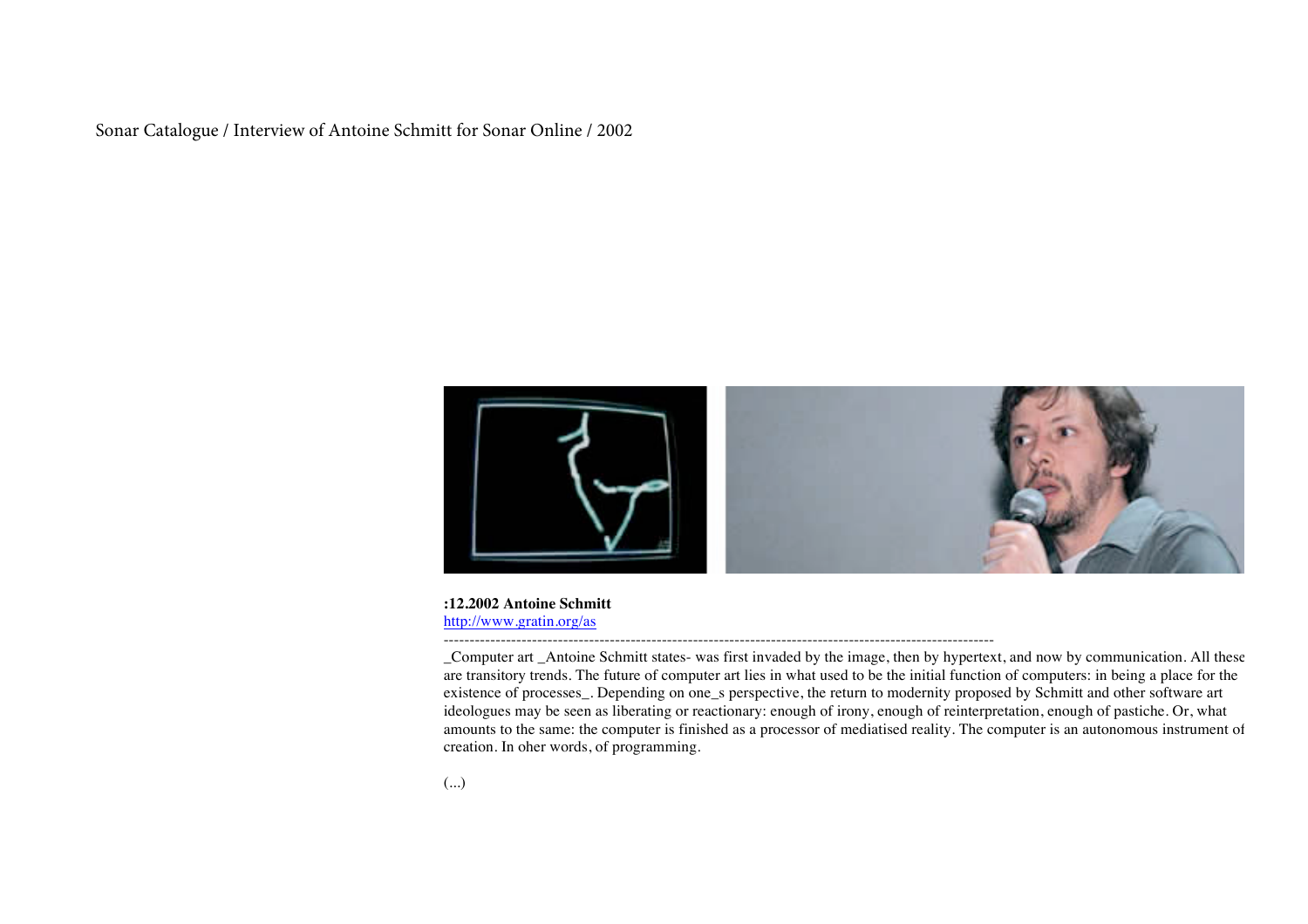Artist and programmer, Antoine Schmitt endlessly hunts down the shape of the being deep inside human nature. He explores new audio and visual manifestations by recreating the forces behind the movements in abstract artificial entities. This work yields installations and software art on Internet and CD-Rom, which have won various prizes and mentions in international festivals (medi@terra 1999, Interf\_rences 2000, transmediale 2001). He was member of the jury for Software Art at transmediale.02 and i the author of the legendary FFT xtra for Director & Virtools. Antoine Schmitt lives and works in Paris.

-Jose Luis de Vicente, from S\_nar 2002 catalogue.

Antoine Schmitt participated in S\_nar 2002 as curator of \_Systems With Attitude \_within Interactives A La Carte and as panel member in Conferences and Debates.

#### **Interview of Antoine Schmitt for SonarOnline**

### **- What is generative art? Where do you place yourself within the global software art scene?**

If one defines algorithmic art as art where the heart of the artwork is a running system, then software art in general has an intersection with algorithmic art : software artworks where the heart is a running system.

In this context, for me, and this is strong statement and position, generative art is a subset of algorithmic art, in which the artist creates a system that itself creates something (usually in the field of a traditional art : images, moving images, videos, sound, music). So, generative art requires something to be produced, in order to exercise artistic analysis on it, and on the process of creation that led to it. But not all algorithmic art needs a product. My artworks do not produce anything : they just 'are'. My work not generative art, but it is algorithmic art, in the sense that it is made with algorithms.

What is emphasized in my artworks is not what is produced by the system, but the causes of the actions of the system. The heart the artwork is the questionning or the sensation created by the cause of what is perceived: "why did it do that ?", "why did it do it like that ?", "what will it do now ?".

# **- Could your work be interpreted as an updated version of the nineteenth century formalist quest for "art for art's sake", which turns its back on social and historical processes, transferred now to the digital era?**

Absolutely. It is a very classical attitude in a sense. Even though it uses contemporary technologies, my artwork, as well as the one of most the artists presented in the selection that I made for sonar, does not talk about the technology, in a way that stands apart from the postmodern attitude where art talks about its medium and its social context.

I believe that software art, especially because of the autonomy of the software systems, yields new ways of handling old subjects, like human nature, time, reality, etc... And this is what interests me : hunt down human nature. And the fact is that I do it using software.

Lev Manovitch wrote, I think, that there is a certain nineteenth century romanticism in current software art, which may be a need first step backwards that will eventually lead to a new kind of art using computers. I mostly agree with this statement, and feel like